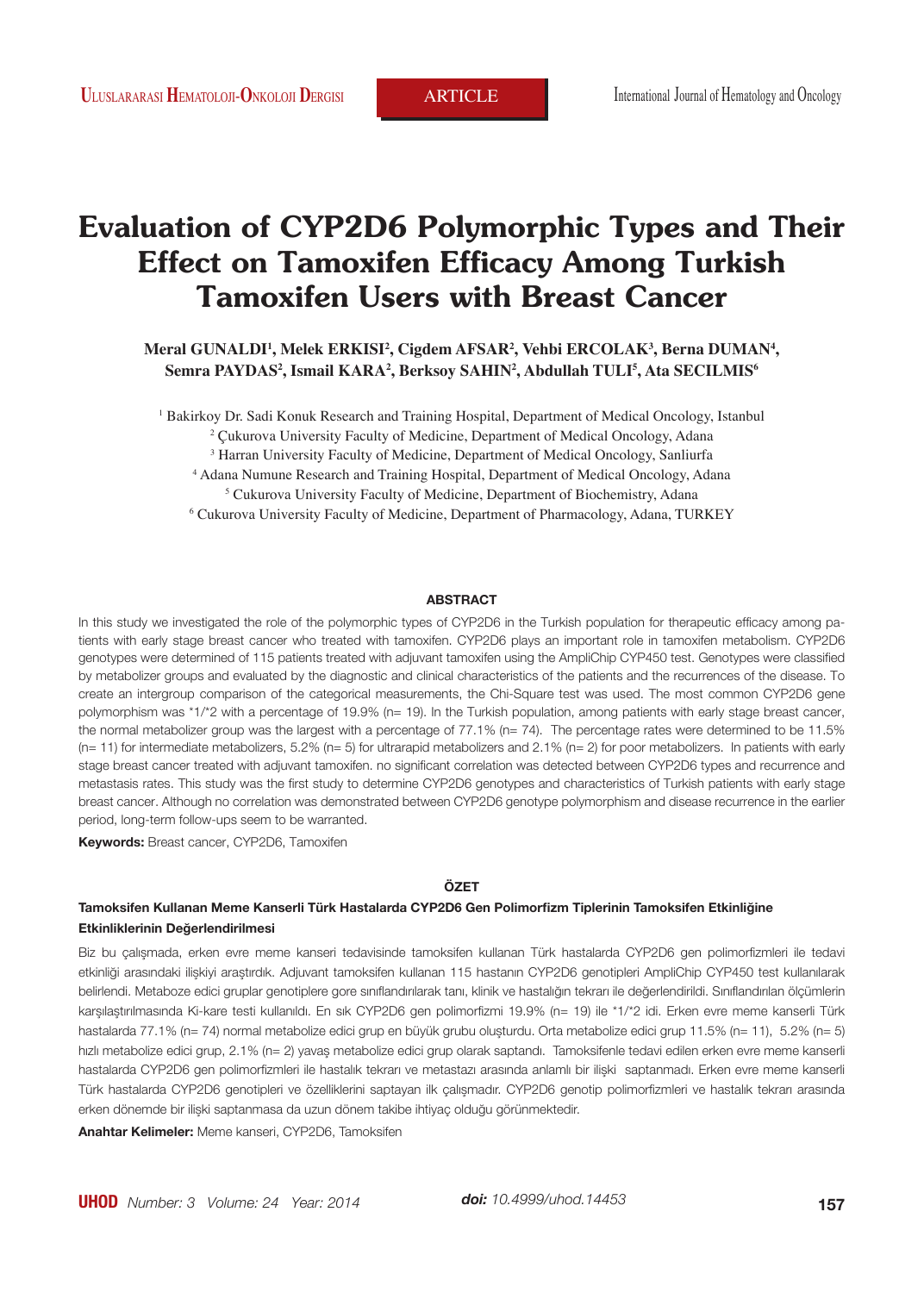## International Journal of Hematology and Oncology

## **INTRODUCTION**

Tamoxifen is a selective estrogen receptor modulator. It is efficient in the prevention of recurrence in patients with estrogen receptor positive (ER+) breast cancer and in the protection of women with a high risk of developing breast cancer. However, in some patients, tamoxifen did not have the expected outcome. Tamoxifen is a prodrug that is converted into its active metabolite 4-hydroxy tamoxifen and endoxifen by the cytochrome p450 (CYP2D6) enzyme system in the liver.<sup>1,2</sup> To date, more than  $100$ variants of this enzyme have been described. These variants were classified into four groups by their rate of metabolizing the tamoxifen: normal metabolizer (NM), intermediate metabolizer (IM), ultrarapid metabolizer (UM) and poor metabolizer  $(PM)$ .<sup>3</sup> The distribution of these groups varies between regions and ethnicities. Until now, no study has been performed to show the distribution of these groups in the Turkish population.

In this study, we investigated the distribution of the metabolizer groups by CYP2D6 genotypes and the role of these groups in the efficacy of the drug in Turkish patients with ER+ early stage breast cancer treated with adjuvant tamoxifen.

# **PATIENTS AND METHODS**

This study included 115 patients with early stage breast cancer who were were admitted to an outpatient clinic and were treated with 20 mg of adjuvant tamoxifen. They were chosen from a group of 1068 patients diagnosed with breast cancer presented to department of medical oncology between 2007 and 2012.

### **Sample Collection and Analysis**

A peripheral venous blood sample was obtained from each patient in an EDTA tube that was stored at -800C. CYP2D6 genotyping was performed by operators blinded to the clinical data. Genomic DNA was extracted utilizing a QIAamp DNA Blood Midi Kit (Qiagen, Valencia, CA) and the eluates reached 10 ng/ $\mu$ L using Nanodrop. To determine the CYP2D6 genotype, patient DNA samples were analyzed using the xTAG™ CYP2D6 v2 Kit (Austin, Texas).

We used a polymerase chain reaction (PCR) 9700 thermal cycler (PE Applied Biosystems) with the following conditions: initial denaturation at 98°C for 3 min, followed by 35 cycles of 95°C for 60 sec, 66°C for 30 sec, 72°C for 2 min 30 sec, and a final elongation step at 72°C for 5 min. PCR products, amplicons, were hybridized put onto the microarray and stained with a streptavidin-phycoerythrin conjugate. Fluorescence associated with hybridization to specific probe features was detected by a laser-illuminated, confocal scanner and the radiation in these wells was read and reported using a Luminex® 200 xMAP device.

Data analysis software interpreted the hybridization pattern of probes that were specifically complementary to either wild type or mutant sequences for each polymorphic site. The assay also detected the presence of gene duplications and gene deletions. A total of alleles, including CYP2D6  $*1$ ,  $*2$ ,  $*3$ ,  $*4$ ,  $*5$ (deletion), \*6, \*7, \*8, \*9, \*10, \*11, \*15, \*17, \*41, were evaluated (http://www.imm.ki.se/CYPalleles/ cyp2d6.htm). Allele types were divided into four subgroups by their activity: CYP2D6 \*1, \*2, \*35, functional or wild type alleles; CYP2D6 \*9, \*10, \*17, \*41, partially active alleles; CYP2D6 \*3, \*4, \*5,  $*6, *7, *8$ , inactive alleles; CYP2D6  $*1xN, *2xN$ , \*35xN, \*4, \*10, \*41, duplicated genes. As predicted CYP2D6 phenotype was classified into four categories as it originated from CYP2D6 allele genotypes. While normal metabolizers contain two active CY-P2D6 alleles or one active and one partially active allele, intermediate metabolizers contain one active and one inactive allele or one inactive or one partially active CYP2D6 allele. Poor metabolizers don't contain any active CYP2D6 alleles. Ultrarapid metabolizers contain 3 or more active CYP2D6 alleles due to the duplication of one active allele.

### **Statistical Analysis**

Patient characteristics were prepared according to case characteristics in the form of a chart. For the statistical analysis, SPSS 19.0 software was used SPSS (Inc., Chicago, USA). Categorical measurements were summarized as number and percentage while numeric measurements were summarized as mean and standard deviation. To complete an intergroup comparison of the categorical measurements, the Chi-Square test was used. Those with  $P < 0.05$ were considered to be significant. The correlation between disease metastasis and CYP2D6 was analyzed using the Kaplan-Meier method.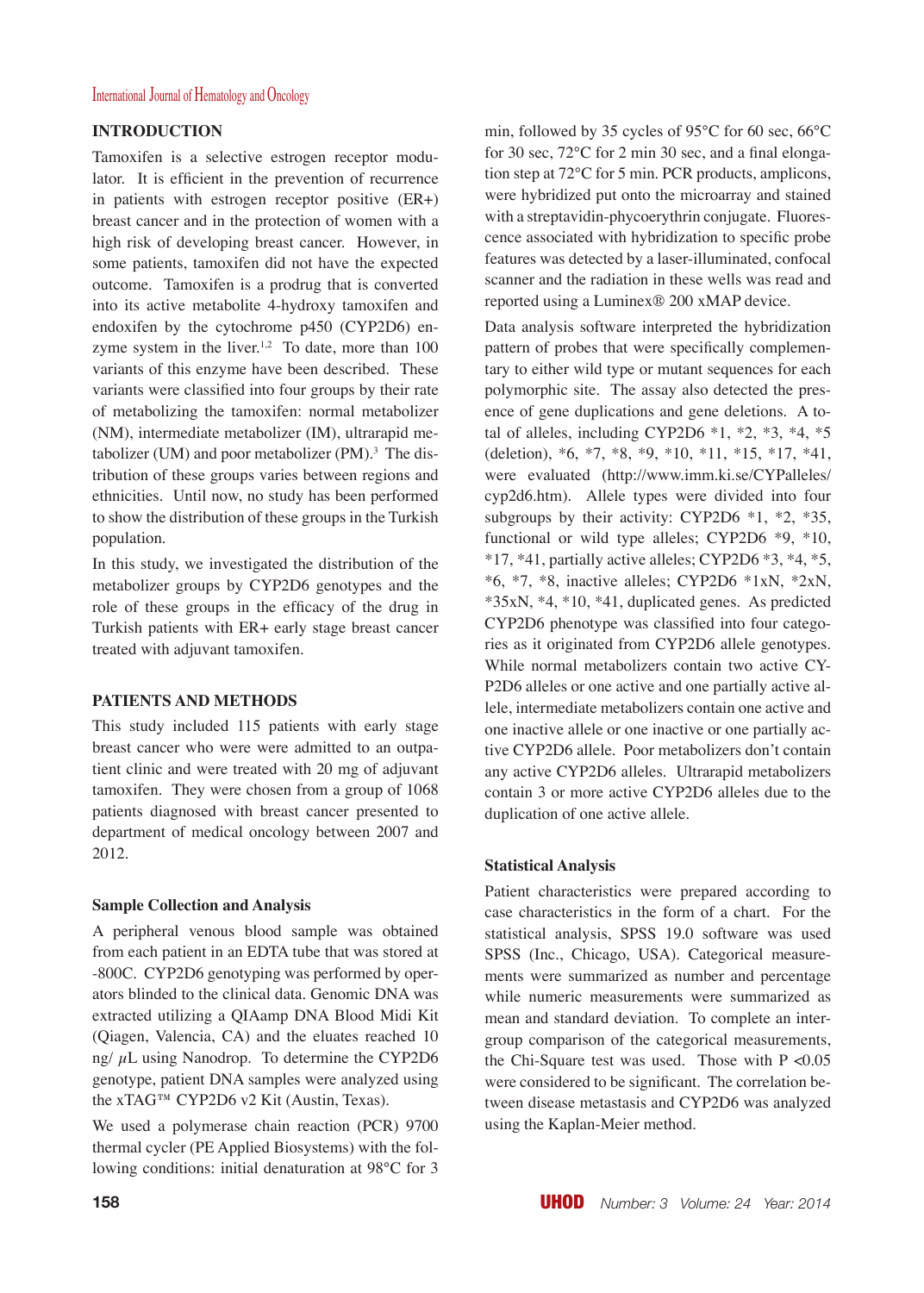| <b>Characteristics of patients</b> |                   | Total ( $n = 96$ )<br><b>Number of patients</b> | $\%$       |  |
|------------------------------------|-------------------|-------------------------------------------------|------------|--|
| Age                                | Min               | 32                                              |            |  |
|                                    | Median            | 45                                              |            |  |
|                                    | Max               | 62                                              |            |  |
| Menopausal status                  | Premenopausal     | 89                                              | 92.71      |  |
|                                    | Postmenopausal    | $\overline{7}$                                  | 7.29       |  |
| Histology                          | Ductal            | 78                                              | 81         |  |
|                                    | Lobular           | 11                                              | 11.45      |  |
|                                    | Other             | $\overline{c}$                                  | $\sqrt{2}$ |  |
| Tumor size (cm)                    | Tis/T1            | 25                                              | 26.86      |  |
|                                    | T <sub>2</sub>    | 51                                              | 52.81      |  |
|                                    | <b>T3/T4</b>      | 20                                              | 20.22      |  |
| Nodal status                       | N <sub>0</sub>    | 42                                              | 43.48      |  |
|                                    | N1                | 27                                              | 28.26      |  |
|                                    | N <sub>2</sub>    | 27                                              | 28.26      |  |
| Grade                              |                   | $\overline{7}$                                  | 7.3        |  |
|                                    | $\parallel$       | 60                                              | 62.5       |  |
|                                    | $\vert\vert\vert$ | 21                                              | 21.9       |  |
| Estrogen receptor status           | < 50              | 25                                              | 26         |  |
|                                    | $50 - 80$         | 27                                              | 28         |  |
|                                    | 81-90             | 23                                              | 24         |  |
|                                    | >90               | 21                                              | 21         |  |
| Progesterone receptor status       | $<$ 10            | 24                                              | 25.0       |  |
|                                    | $10 - 50$         | 27                                              | 28.1       |  |
|                                    | $51 - 80$         | 27                                              | 28.1       |  |
|                                    | $>80$             | 18                                              | 18.8       |  |
| HER-2                              | Negative          | 27                                              | 28.1       |  |
|                                    | Positive          | 67                                              | 69.8       |  |
| Stage                              |                   | 17                                              | 17.7       |  |
|                                    | $\parallel$       | 43                                              | 43.8       |  |
|                                    | III               | 35                                              | 36.9       |  |
| Metastasis/Recurrence              | Yes               | 5                                               | 5.2        |  |
|                                    | No                | 90                                              | 93.8       |  |
| Follow-up, months                  | Minimum           | 6                                               |            |  |
|                                    | Median            | 32                                              |            |  |
|                                    | Maximum           | 71                                              |            |  |
|                                    |                   |                                                 |            |  |

**Table 1.** Patient characteristics

## **RESULTS**

A total of 115 patients with breast cancer treated with adjuvant tamoxifen were enrolled in the study. DNA isolation could be performed in 92 patients and relevant data were collected. The mean age of the patients (mean age  $\pm$ SD) was 44,81 $\pm$ 6.44 years. The follow-up duration of the patients was 6-71 months (mean= 32 months) (Table 1).

Of the patients,  $92.71\%$  (n= 89) were premenopausal and 7.29% (n= 7) were post-menopausal. Of the patients, 85.4% (n= 82) underwent a modified radical mastectomy, 9.4% (n= 9) underwent breast-sparing surgery and 3.1% (n= 3) underwent excisional surgery. Of the pathologies,  $81\%$  (n= 78) were invasive ductal carcinoma,  $11.45\%$  (n= 11) were invasive lobular carcinoma and 2% (n= 2) were "others". Of the cases,  $7.3\%$  (n= 7) were Grade I,  $62.5\%$  (n= 60) were Grade II and 21.9% (n=21) were Grade 3. While 69.8% (n= 67) of the patients were HER(+),  $28.1\%$  $(n= 27)$  were HER2 (-). Of those observed, 17.7%  $(n= 17)$  had Stage I breast cancer, 43.8%  $(n= 43)$  had Stage II and 36.9% (n= 35) had Stage III. During the follow-up,  $93.8\%$  (n= 90) of the patients did not develop metastasis, whereas 5.2% (n= 5) were observed to have developed metastasis (Table 1).

The most common CYP2D6 gene polymorphism was  $*1/*2$  with a percentage of 19.9% (n= 19). Thereafter, the incidences of \*1/\*41, \*1/\*1, \*1/\*4, \*1/\*10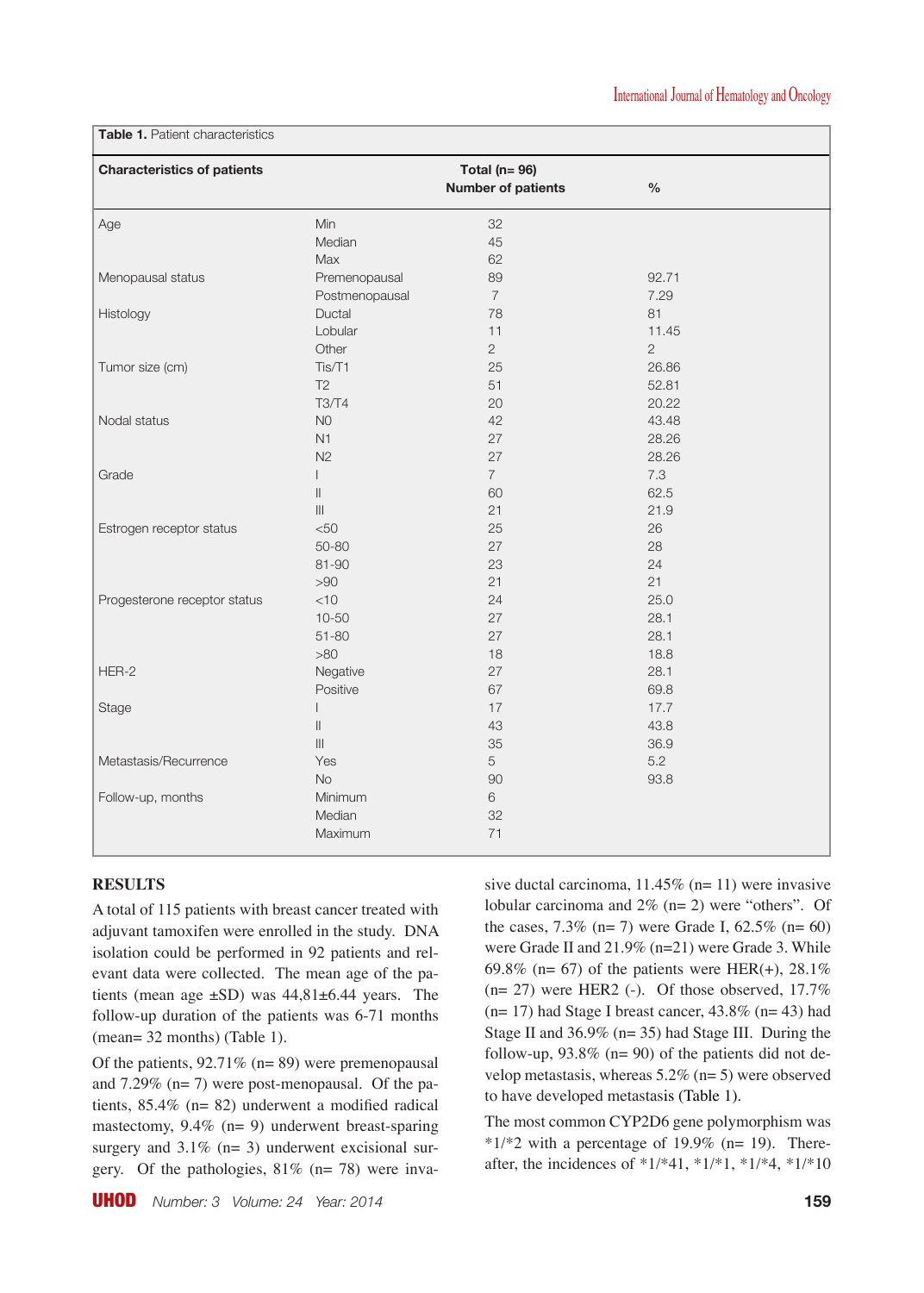# International Journal of Hematology and Oncology

| Table 2. Incidence of CYP2D6 polymorphisms |                |       |  |  |
|--------------------------------------------|----------------|-------|--|--|
| <b>Allele Genotype</b>                     | n              | $\%$  |  |  |
| $1*1*$                                     | 11             | 11.95 |  |  |
| $1*10*$                                    | 8              | 8.69  |  |  |
| $1*17*$                                    | $\mathbf{1}$   | 1.08  |  |  |
| $1*2*$                                     | 19             | 20.65 |  |  |
| $1*3*$                                     | $\mathbf{1}$   | 1.08  |  |  |
| $1*4*$                                     | 9              | 9.78  |  |  |
| $1*41*$                                    | 14             | 15.21 |  |  |
| $1*5*$                                     | $\mathbf{1}$   | 1.08  |  |  |
| $1*7*$                                     | 2              | 2.17  |  |  |
| $10*10*$                                   | $\overline{1}$ | 1.08  |  |  |
| $10*41*$                                   | $\mathbf{1}$   | 1.08  |  |  |
| $2*1*$                                     | $\mathbf{1}$   | 1.08  |  |  |
| $2^*2^*$                                   | 3              | 3.26  |  |  |
| $2*4*$                                     | 6              | 6.52  |  |  |
| $2*41*$                                    | 3              | 3.26  |  |  |
| $2*6*$                                     | $\mathbf{1}$   | 1.08  |  |  |
| $3*4*$                                     | $\mathbf{1}$   | 1.08  |  |  |
| $3*7*$                                     | $\mathbf{1}$   | 1.08  |  |  |
| $4*41*$                                    | 3              | 3.26  |  |  |
| $41*41*$                                   | 3              | 3.26  |  |  |
| $5*41$                                     | $\mathbf{1}$   | 1.08  |  |  |
| $6*6*$                                     | $\mathbf{1}$   | 1.08  |  |  |
| Total                                      | 92             | 100.0 |  |  |

| <b>Table 3.</b> Incidence of metabolizer groups |                  |               |  |  |
|-------------------------------------------------|------------------|---------------|--|--|
|                                                 | <b>Frequency</b> | $\frac{0}{0}$ |  |  |
| Ultra rapid metabolizer                         | 5                | 5.2           |  |  |
| Normal metabolizer                              | 74               | 77.1          |  |  |
| Intermediate                                    | 11               | 11.5          |  |  |
| Poor                                            | 2                | 2.1           |  |  |
| Total                                           | 92               | 95.8          |  |  |



**Figure 1.** Kaplan-Meier survival curve for the evaluation of metastasis development by metabolizer groups

were found to be  $14.6\%$  (n= 14),  $11.5\%$  (n= 11),  $9.3\%$ and 8.3%, respectively. The most commonly seen allele was  $*1$  with an incidence of  $81.3\%$  (n= 78) (Table 2).

CYP2D6 gene polymorphisms were classified by metabolizer groups:  $77.1\%$  (n= 74) NM,  $11.5\%$  (n= 11) IM, 5.2% (n= 5) UM and 2.1% (n= 2) PM (Table 3).

No significant difference was found between CY-P2D6 genotypes and tumor size or lymph node involvement of the patients ( $p= 0.3$ ,  $p= 0.4$ ).

ER, PR, grade and HER2 pathological characteristics were compared with metabolizer groups of the patients. No statistically significant change was observed across the groups ( $p= 0.3$ ,  $p= 0.4$ ,  $p= 0=0.8$ ,  $p= 0.5$ ).

To evaluate the development of metastasis by metabolizer groups a Log-Rank test, using the Kaplan-Meier method of analysis, was performed and no statistical significance was found  $(p= 0.87)$  (Figure 1).

## **DISCUSSION**

In patients with ER+ breast cancer, adjuvant tamoxifen therapy decreases the recurrence of breast cancer and the mortality rates of patients, leading to a substantial improvement in a 10-year survival period.<sup>2</sup> However, some studies have demonstrated that the response to tamoxifen was decreased due to impaired CYP2D6 genetic polymorphisms.<sup>4,5</sup> Although some studies show that CYP2D6 genotype, which plays an important role in the metabolism of tamoxifen, has an effect on the recurrence of breast cancer, others have contradictory findings.<sup>6-9</sup>

Alleles and genotypes may vary by ethnicity. While CYP2D6\*10 polymorphism is the most common polymorphism in Asians, \*4 allele, \*1 allele and \*41 allele were commonly seen in Caucasian, Brazilian and Indian populations, respectively.<sup>10-12</sup> In our study  $*1$ allele, which is also known as the wild type, was the most common in the Turkish population. In the NM group the most common allele pair was CYP2D6\*1\*2 with a percentage of 77.1%.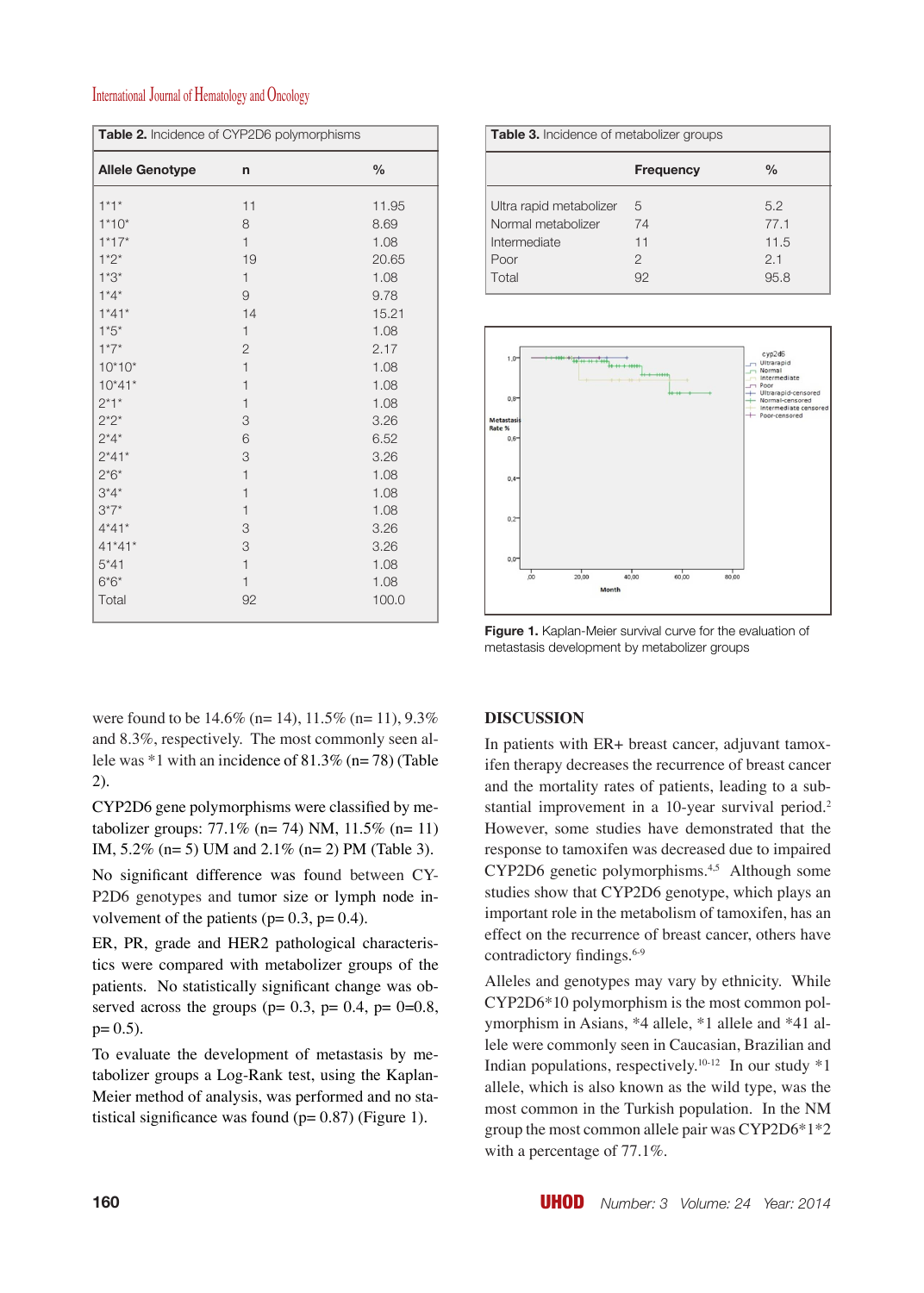| <b>Table 4.</b> Distribution of metabolizer groups in some countries.                                  |        |            |            |                          |  |  |
|--------------------------------------------------------------------------------------------------------|--------|------------|------------|--------------------------|--|--|
| <b>Populations</b>                                                                                     | PM (%) | IM $(\% )$ | NM $(\% )$ | UM $(\%)$                |  |  |
| Spain $(n=91)$                                                                                         | 11.1   | 49         | 34         |                          |  |  |
| Korea ( $n = 716$ )                                                                                    | 6.7    | 69         | 24         | $\overline{\phantom{a}}$ |  |  |
| Brazil ( $n = 97$ )                                                                                    | 4.1    | 4.1        | 88.4       | 3.1                      |  |  |
| Turkey ( $n = 92$ )                                                                                    | 2.1    | 11.5       | 77.1       | 5.2                      |  |  |
| PM: Poor metabolizer, IM: Intermediate metabolizer, NM: Normal metabolizer, UM: Ultrarapid metabolizer |        |            |            |                          |  |  |

When the incidence of metabolizer groups were considered by population, Spanish and Korean populations most commonly had IM genetic polymorphisms with an incidence of 49%, whereas the incidence of PM allele was highest in Caucasians (CYP2D6\*4) and Europeans, with a rate of 20%. It was 1-2% in Asians and  $2-7\%$  in Africans.<sup>13</sup> In the Brazilian population, the incidence of NM CYP2D6 polymorphisms was shown to be  $88.4\%$ <sup>10,11,14</sup> In our study, the incidence of NM CYP2D6 gene polymorphism was found to be 77.1% (Table 4).

In studies evaluating the correlation between pathological features of patients with breast cancer and CYP2D6, no significant difference was found across the NM, IM, UM and PM groups in terms of histological grade, ER, PR and HER2.<sup>10</sup> When CYP2D6 metabolizer groups were evaluated for nodal metastasis, no statistically significant difference was observed and some studies demonstrated that nodal metastasis was statistically more common in the PM group compared to other metabolizer groups (IM, UM).<sup>1,10,15</sup> In our study, no significant difference was found among the NM, IM and PM groups in terms of histological grade, ER, PR and HER2 status of the tumor.

When disease recurrence or metastasis is evaluated by metabolizer groups, despite the presence of the studies that show statistical significance with rates equal to 7.7% in the NM group, 7.9% in the IM group and  $37.5\%$  in the PM group<sup>10</sup>, there are other studies that show that CYP2D6 genotype had no important effect on disease recurrence.<sup>1,16</sup> In our study 5.4% of the NM group and 9.1% of the IM group developed metastasis. No metastasis was observed in the PM and UM groups and no statistical significance was detected  $(p= 0.87)$ . This may be explained by the accumulation of the groups with gene duplication and inactive alleles in T1 and N0 group and by the short follow-up time. When 5-year and 10-year adjuvant tamoxifen use was compared based on the Atlas study, a better prognosis was demonstrated with 10-year tamoxifen use. Therefore, although it is a contradictory subject, many factors that change the efficacy of tamoxifen, especially the roles played in its metabolism, are still being considered.<sup>17</sup>

In conclusion, CYP2D6 genetic polymorphisms were investigated in studies conducted on various populations because they show differences in ethnic groups and in terms of therapeutic response. In this study, we investigated CYP2D6 genetic polymorphisms with the main role of observing the activity of tamoxifen in the Turkish population and we demonstrated the presence of the NM group in the majority of patients with non-metastatic breast cancer. Accordingly, although the correlation between metabolizer groups and the response to tamoxifen is contradictory, the majority of our patients will not have a surprising response to tamoxifen, especially in terms of efficacy, because they belong to the NM group. Following the study that demonstrated a better prognosis after 10 years of adjuvant tamoxifen use, it was suggested that tamoxifen could be used for a longer term, raising our need for information about the efficacy of tamoxifen. Furthermore, the need for longer follow-ups, due to the early stage of the disease, must be addressed in order to establish a correlation between recurrence of metastasis and survival by differing metabolizer groups.

### **REFERENCES**

- 1. Morrow PK, Serna R, Broglio K, et al Effect of CYP2D6 polymorphisms on breast cancer recurrence. Cancer 118: 1221- 1227, 2012.
- 2. Stearns V, Johnson MD, Rae JM, et al. Active tamoxifen metabolite plasma concentrations after coadministration of tamoxifen and the selective serotonin reuptake inhibitor paroxetine. J Natl Cancer Inst 95:1758-1764, 2003
- 3. Desta Z, Ward BA, Soukhova NV, Flockhart DA. Comprehensive evaluation of tamoxifen sequential biotransformation by